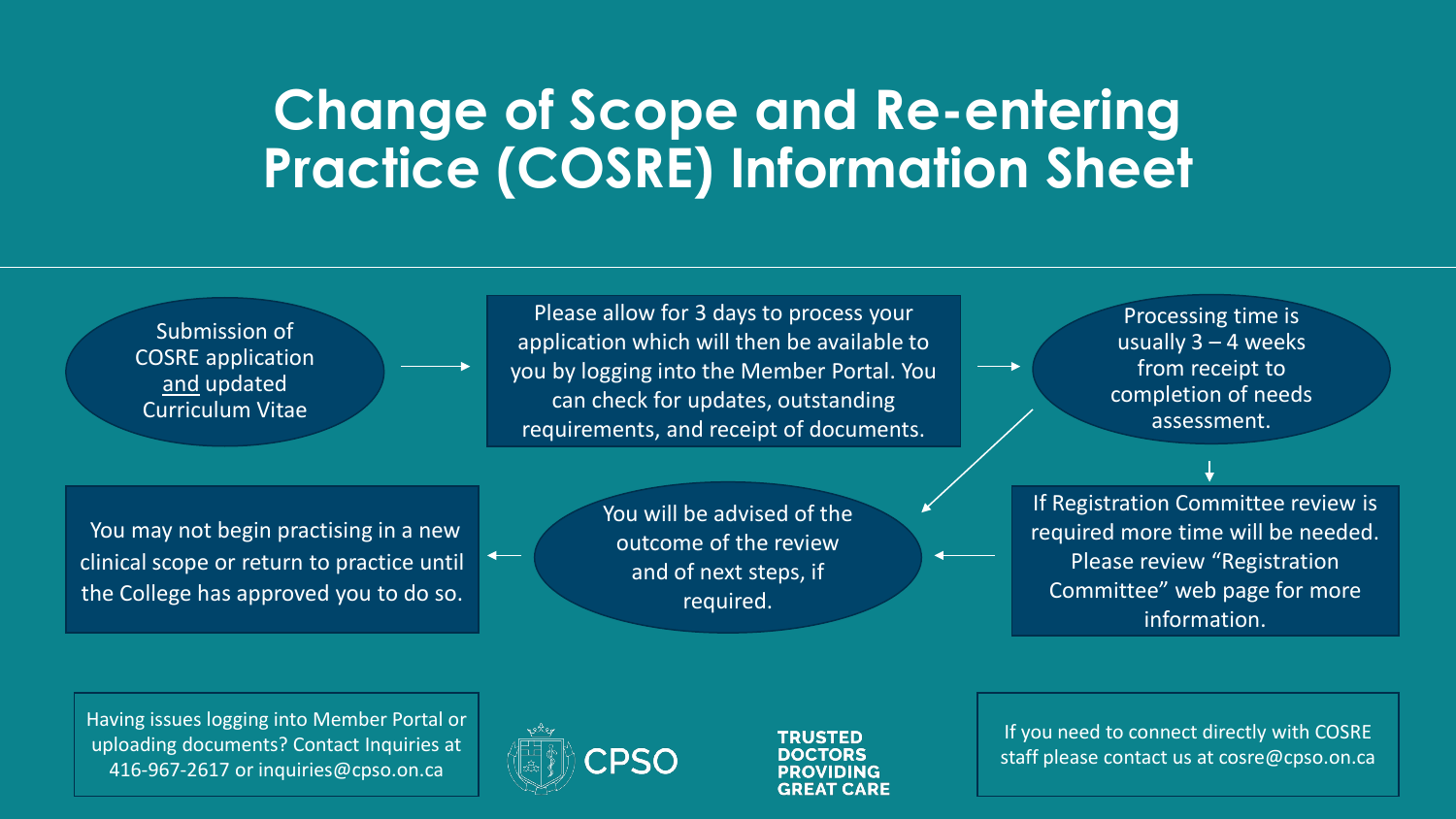

# Changing Scope of Practice Form

**The purpose of this questionnaire is to provide the College with the most current information about you and your current practice, as well as your proposed "scope of practice." You are requested to complete this application in accordance with the CPSO Policy "Ensuring Competence: Changing Scope of Practice and/or Re-Entering Practice" approved by CPSO Council in February 2018. The information you provide will be reviewed by the staff who support the Changing Scope of Practice process, and related Committees.**

The CPSO may use this information for evaluation and research purposes to improve our quality improvement programs. All information made available to individuals or organizations external to College will be in aggregate, unidentifiable formats.

| Surname (as indicated on CPSO register):                      |                                 |
|---------------------------------------------------------------|---------------------------------|
| Given Name(s) (as indicated on CPSO register):                |                                 |
| <b>CPSO Number:</b>                                           | Date of Birth (day/month/year): |
| <b>Medical Degree from University of:</b>                     | Year:                           |
| Year internship/residency training completed:                 |                                 |
| Total years of post graduate training (internship/residency): |                                 |
| College of Family Physicians of Canada:<br>Year:              | Enhanced Skills Program:        |
| Royal College of Physicians and Surgeons of Canada:           |                                 |
| Year:<br>Specialty:                                           | Subspecialty:                   |
| List of hospitals with which you are affiliated:              | <b>Admitting Privileges</b>     |
|                                                               | <b>No</b><br>Yes                |
|                                                               | No<br>lYes                      |
|                                                               |                                 |

#### **Mailing Address**

| Hospital/Facility Name (if applicable) |                               | <b>Street and Number</b> |               | <b>Suite Number</b> |
|----------------------------------------|-------------------------------|--------------------------|---------------|---------------------|
| City                                   | Province                      | Postal Code              | Email Address |                     |
| Office Telephone                       | <b>Preferred Phone Number</b> |                          |               |                     |

#### **Current Primary Practice Address** (location in which you see the majority of your patients)

| Hospital/Facility Name (if applicable) |          | <b>Street and Number</b>      |                      | Suite Number |
|----------------------------------------|----------|-------------------------------|----------------------|--------------|
| City                                   | Province | Postal Code                   | <b>Email Address</b> |              |
| Office Telephone                       |          | <b>Preferred Phone Number</b> |                      |              |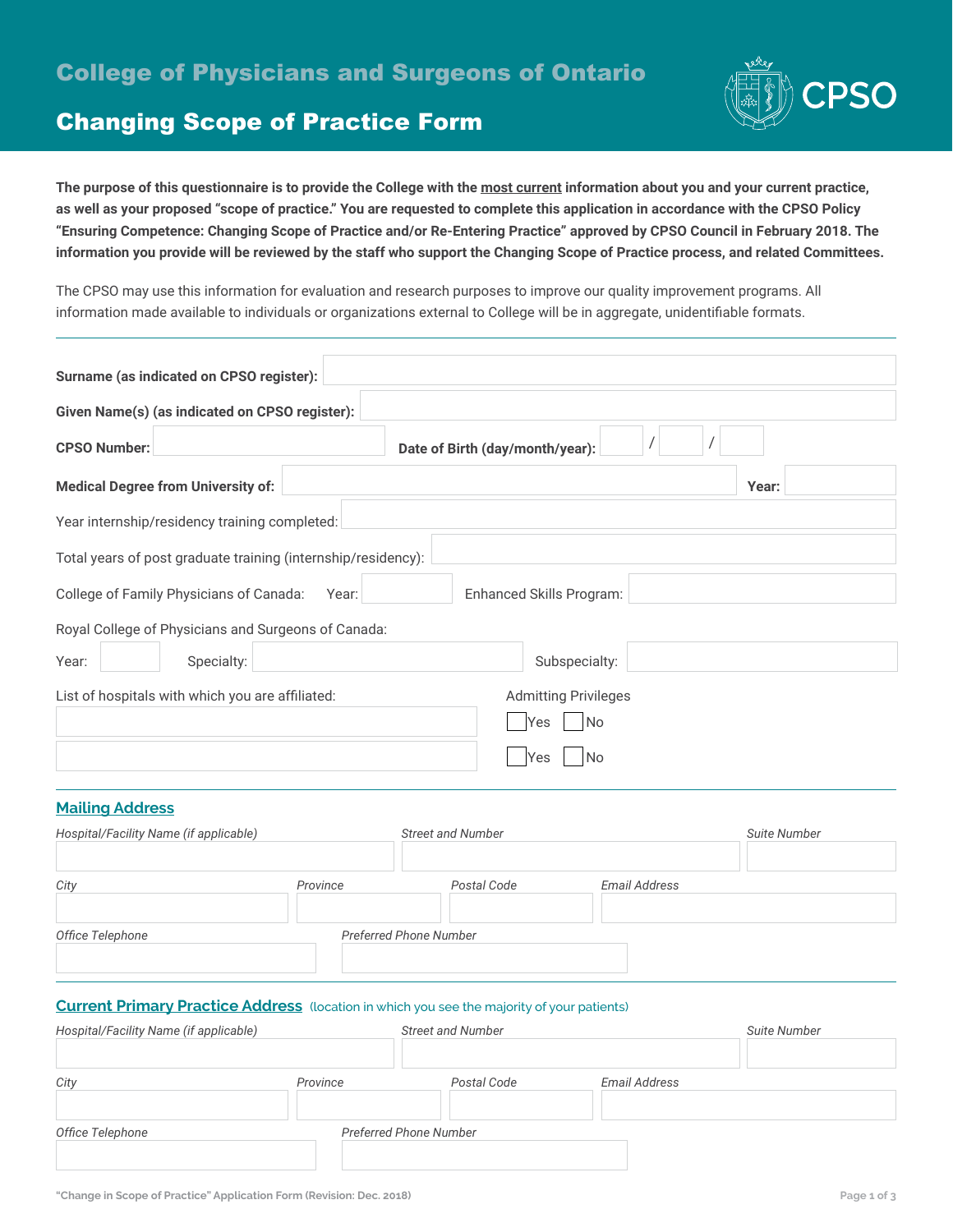

#### **What is your current scope of practice?**

### **What is/are your proposed change in scope of practice?**

# **Will you be changing your practice address if so, please give location and name of facility.**

| Hospital/Facility Name (if applicable) |          | <b>Street and Number</b>      |                      | <b>Suite Number</b> |
|----------------------------------------|----------|-------------------------------|----------------------|---------------------|
| City                                   | Province | Postal Code                   | <b>Email Address</b> |                     |
| Office Telephone                       |          | <b>Preferred Phone Number</b> |                      |                     |

#### **What educational steps have you taken/do you propose to enable your change of scope?**

## **What resources (clinical supervisors/colleagues/facility/ancillary) will be available to support your change?**